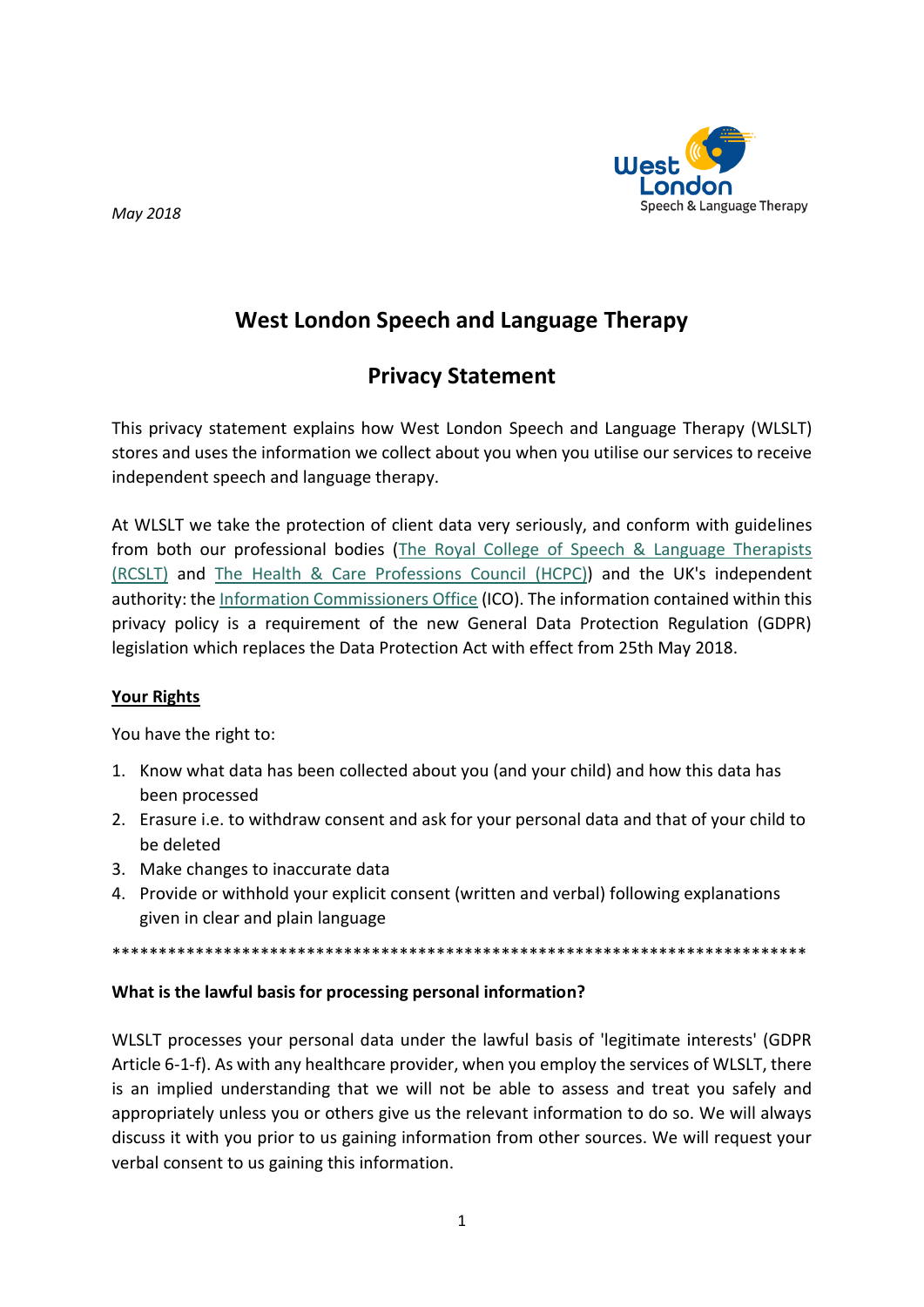WLSLT processes your healthcare data under the lawful basis of the provision of health or social care or treatment (GDPR Article 9-2-h). We are legally permitted to store and use your health data and communicate this with other professionals involved in your care for healthrelated purposes (assessment, diagnosis, and treatment), because we are bound by the confidentiality rules of our own professional bodies.

## **What data do you collect about me and why?**

WLSLT will collect a variety of data which helps us to assess, diagnose and provide treatment to you. Data may be given to us by you or other people and can include the following:

- Personal information e.g. name, address, date of birth
- Health information e.g. medical history
- Email addresses
- Telephone numbers
- Correspondence e.g. clinical letters and reports, print outs of emails
- Assessment forms/results
- Clinical observations
- Audio / video recordings
- Photographs e.g. for use in communication apps and naming practice
- Financial information e.g. bank sort code and account number
- Private insurance policy details
- Contact details for family members (\*)

(*\*) Please note that the names and contact details about any family member forms part of the data we hold about you so is treated the same in terms of confidentiality and security.* 

Information may be given to us verbally (e.g. over the telephone) or in writing by you, your family/carer, another healthcare professional involved in your care, your private health insurer amongst others.

We have a professional and legal duty to ensure that the information we record about you is relevant to your treatment/care, accurate and up to date, and only used for the purposes for which it was collected. Please help us to keep our records up to date by informing us of any changes e.g. you move to a new house, change your telephone number or change your GP.

## **Where is my data kept?**

Most of your data will be kept in your main electronic clinical 'file'. This file is electronic and stored in our online database, Writeupp, a Microsoft Cloud-based data handling server. Additional data about you may also be kept in the following places:

Clinical diaries Work mobile phones Electronic devices e.g. work i-Pads, laptop computers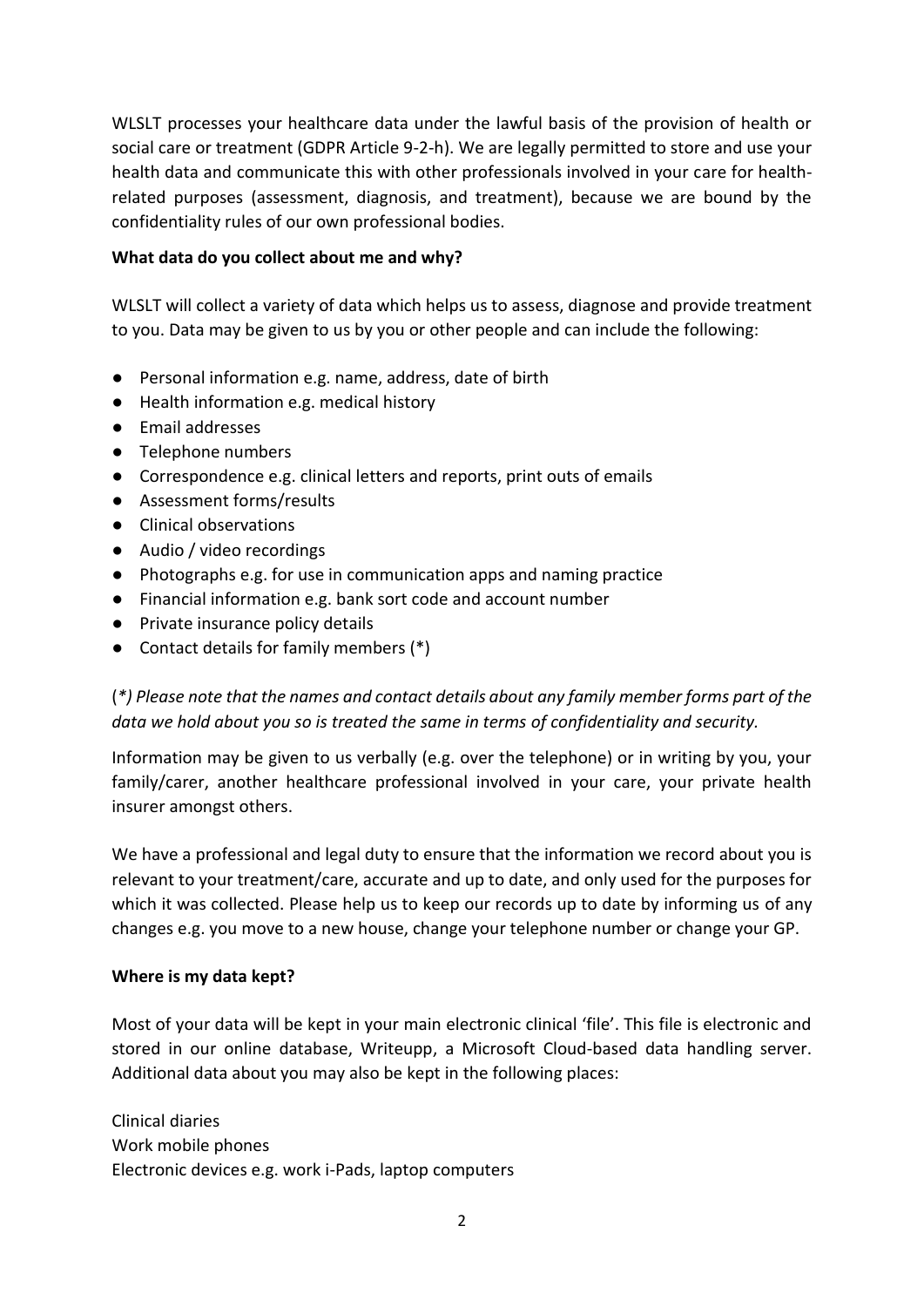Removable media e.g. memory cards, memory sticks Invoices WLSLT bank statements Google drive Back up hard drives Paper files (this information is minimal and usually relates only to assessment forms, correspondence from other professionals and any hard copies of reports)

\*\* Please refer to the privacy policies of Google and Microsoft, companies with whom we have contractual agreements.

#### **How is my data secured?**

WLSLT takes the security of your data very seriously and employs a series of measures to prevent theft, loss, damage or unauthorised access. These measures are checked regularly by the company directors. Writeupp is a password access database. It uses Microsoft Cloud infrastructure. All data is stored securely in locked filing cabinets when not in use. When it is necessary to transport data about you (e.g. bringing any paperwork to your clinic appointments), this will be kept with the therapist at all times. Wherever possible, we anonymise data using a writeupp reference number only to identify you. Phones are pin/password protected. Laptops are password protected, the hard drive is encrypted as an additional security measure, and we use anti-virus software to protect data from cyberattack.

#### **Who has access to my data?**

Your named therapist, as an employee of WLSLT, has direct access to your clinical records. The Directors of WLSLT also have access. This enables us to have clinical discussions about your care should this be required, respond to queries you may have and run the business in terms of invoicing, accounting and fulfilling HMRC requirements.

## **Who do you share my data with?**

When providing healthcare, it is considered good practice to keep other people involved in your care updated. We may share your information with any of the following: another SLT or healthcare professional involved in your care, your private health insurer. We will ask for your permission/consent before sharing your information with other people. The exceptions to this are if we are required to share the information by law, or of there is a safeguarding concern.

*WLSLT will never sell or loan information about you to 3rd party service providers and your data will not be exported outside of the UK.*

## **For how long will you store information about me?**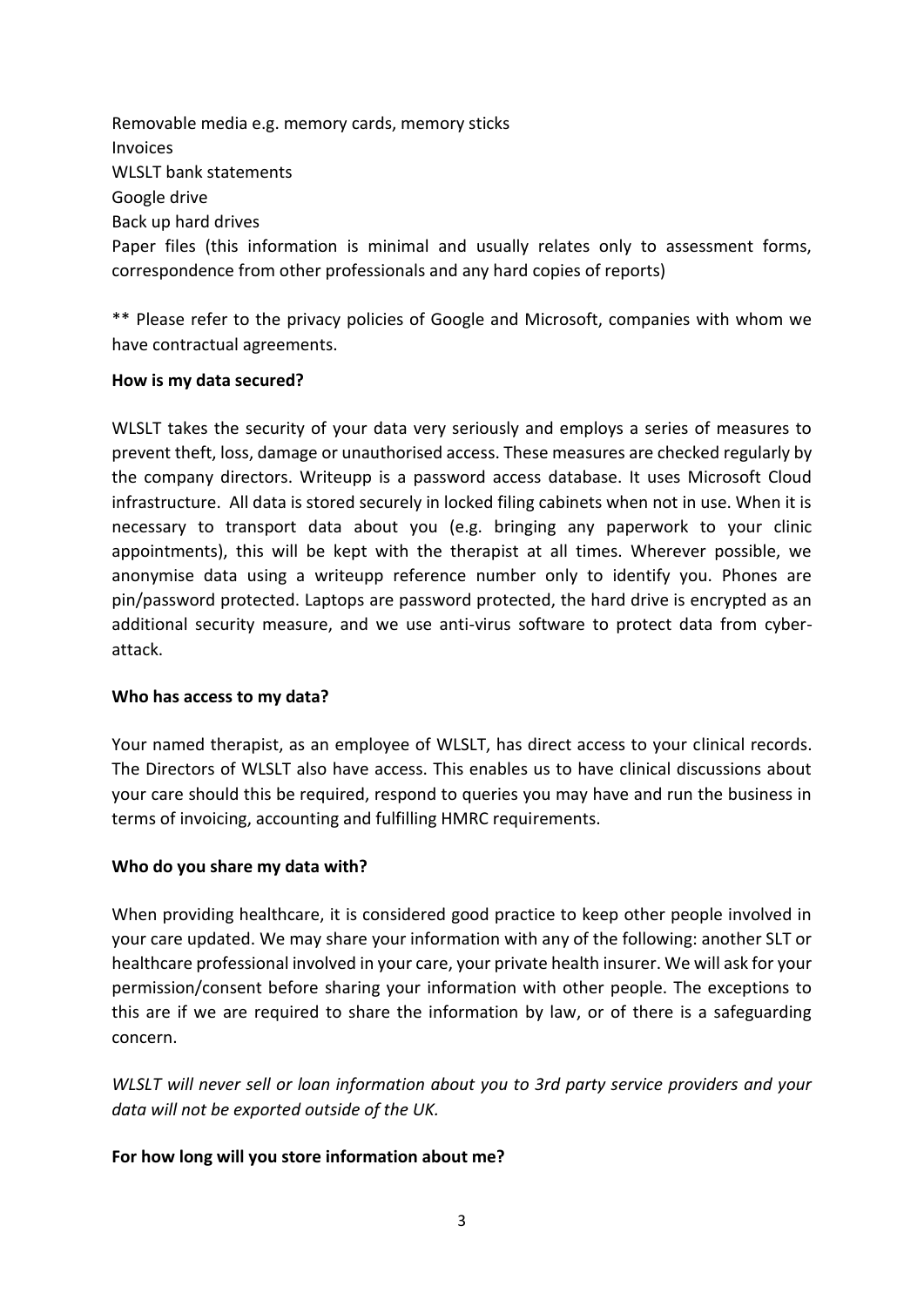Professional guidelines require all Speech & Language Therapists (Independent or within the NHS) to retain clinical records relating to children until the child's  $25<sup>th</sup>$  birthday (or  $26<sup>th</sup>$  if young person was 17 at the conclusion of treatment).

Financial records and items such as WLSLT bank statements (which may contain your name and bank details if you have made online payments) are also required to be kept for a full 7 year period by HMRC for tax purposes.

Accounts are shredded and destroyed by WLSLT annually in the January of each year.

Duplicate data (which also appears in your SLT file) such as your telephone number and email address will be deleted from electronic devices wherever possible when you are discharged to reduce the possibility of a data breach if such devices are lost or stolen.

The above requirements mean that your 'right to be forgotten' under GDPR law does not apply until we no longer have a need to keep your data for the reasons explained above.

If you make an enquiry about our service but for whatever reason do not get back to us, any written notes of our telephone conversations with you, email correspondence and contact details will be deleted/shredded after a period of 3 months.

If you make an enquiry about our service and request that we maintain your details on our waiting list, we will do so until such time that a suitable appointment becomes available.

## **How can I access my information?**

WLSLT will keep you fully informed of every aspect of your care. You will routinely be given copies of any letters or reports which are written about you unless there is a legal reason for us not to do so (e.g. adult safeguarding issues, police investigation, court evidence). You have the right to access your SLT file, but any request to do so must be made in writing to us. WLSLT reserves the right to charge a fee to cover the administrative cost of providing this information where it is requested more than once.

## **What happens if there is a data breach?**

WLSLT is required to inform you if the data breached about you could negatively affect your personal or professional life and is considered 'a threat to your rights or freedoms'. We must also inform the Information Commissioner's Office (I.C.O) within 72 hours of discovering such a breach.

If you feel that your data protection rights have been breached by WLSLT you should raise your concerns with us in the first instance and we have 28 days in which to respond to your concerns. If you still feel that your concerns have not been satisfactorily addressed by us, you